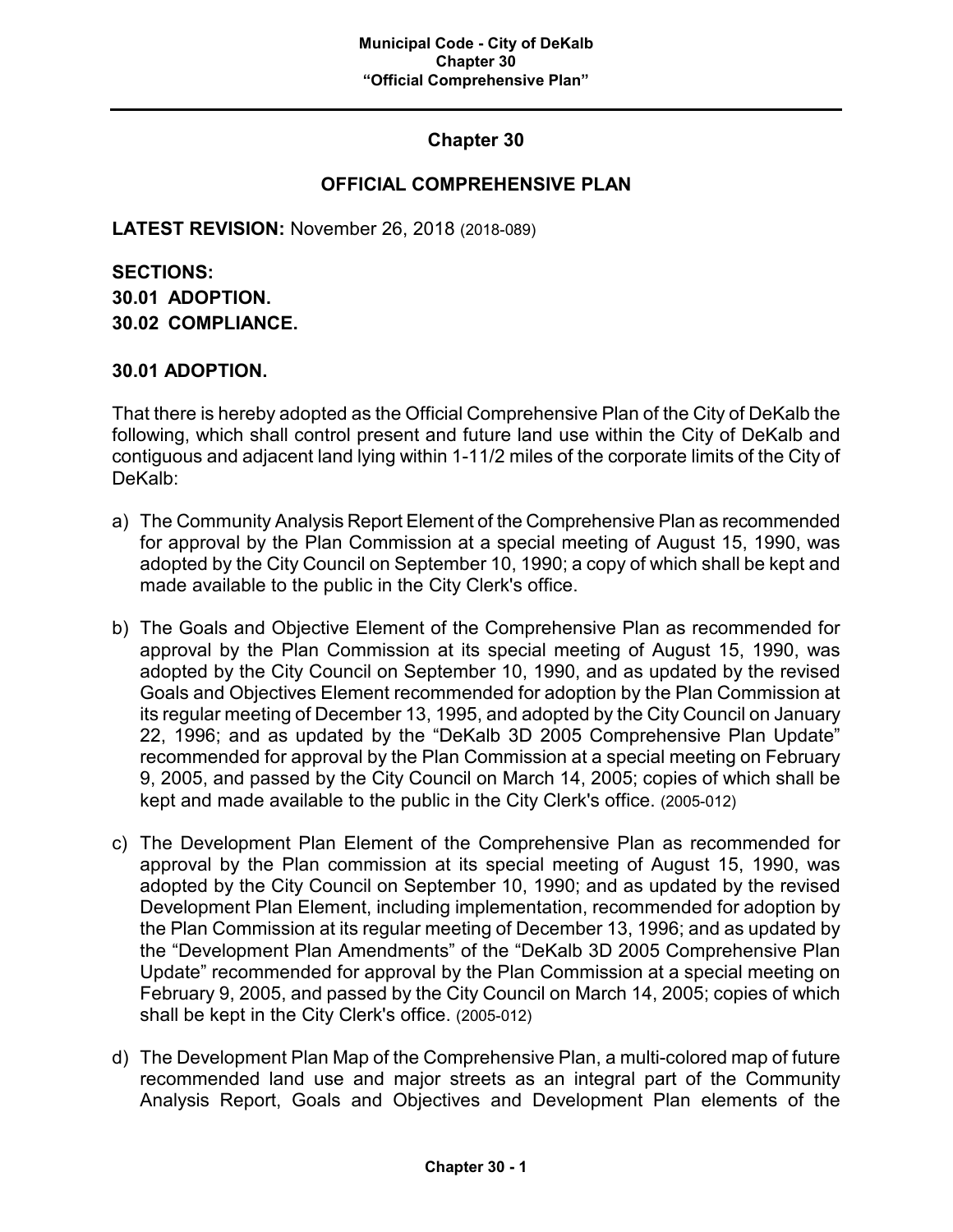Comprehensive Plan, as recommended for approval by the Plan Commission at its regular meeting of December 13, 1995, and adopted by the City Council on January 22, 1996; and amended as recommended by the Plan Commission at a special meeting on February 9, 2005, and passed by the City Council on March 14, 2005; copies of which shall be kept in the City Clerk's office. (1999-099, 2005-012)

- e) The South Annie Glidden Road Corridor Plan Element of the Comprehensive Plan as recommended for approval by the Plan Commission at its special meeting of November 29, 1989, adopted by City Council on January 22, 1990; a copy of the South Annie Glidden Road Corridor Plan Element shall be kept and made available to the public in the City Clerk's office.
- f) The Unified Development Ordinance, together with the Official Zoning District Map, which is a part of said Unified Development Ordinance (see Chapter 23 hereof).
- g) Any and all specifications for street, driveway, and sidewalk construction and paving established by the City Council (see Chapter 6 hereof); and
- h) The Urban Design Guidelines and Implementation Plan Element of the Comprehensive Plan as recommended for approval by the Plan Commission at its meeting of December 15, 1997; a copy of the Urban Design Guidelines and Implementation Plan Element shall be kept and made available to the public in the City Clerk's office. (1999- 099)
- i) The Pleasant Street Neighborhood Revitalization Plan Element of the Comprehensive Plan as adopted by City Council on February 26, 2001; a copy of the Pleasant Street Neighborhood Revitalization Plan Element shall be kept and made available to the public in the City Clerk's office. (2001-011)
- j) The Greek Row Neighborhood Revitalization Plan Element of the Comprehensive Plan as adopted by City Council on October 14, 2002, a copy of the Greek Row Neighborhood Revitalization Plan Element shall be kept and made available to the public in the City Clerk's office. (2002-088)
- k) The North Fifth Ward Neighborhood Plan Element of the Comprehensive Plan as adopted by City Council on November 24, 2003; a copy of the North Fifth Ward Neighborhood Plan Element shall be kept and made available to the public in the City Clerk's office. (2003-121)
- l) The East Lincoln Highway Corridor Plan Element of the Comprehensive Plan as recommended for approval by the Plan Commission on the 11<sup>th</sup> day of May 2005 and approved by the City Council on June 13, 2005; a copy of the East Lincoln Highway Corridor Plan Element shall be kept and made available to the public in the City Clerk's office. (2005-036)
- m) Sustainable Community Redevelopment Plan for the Fourth Street Corridor and Pearl